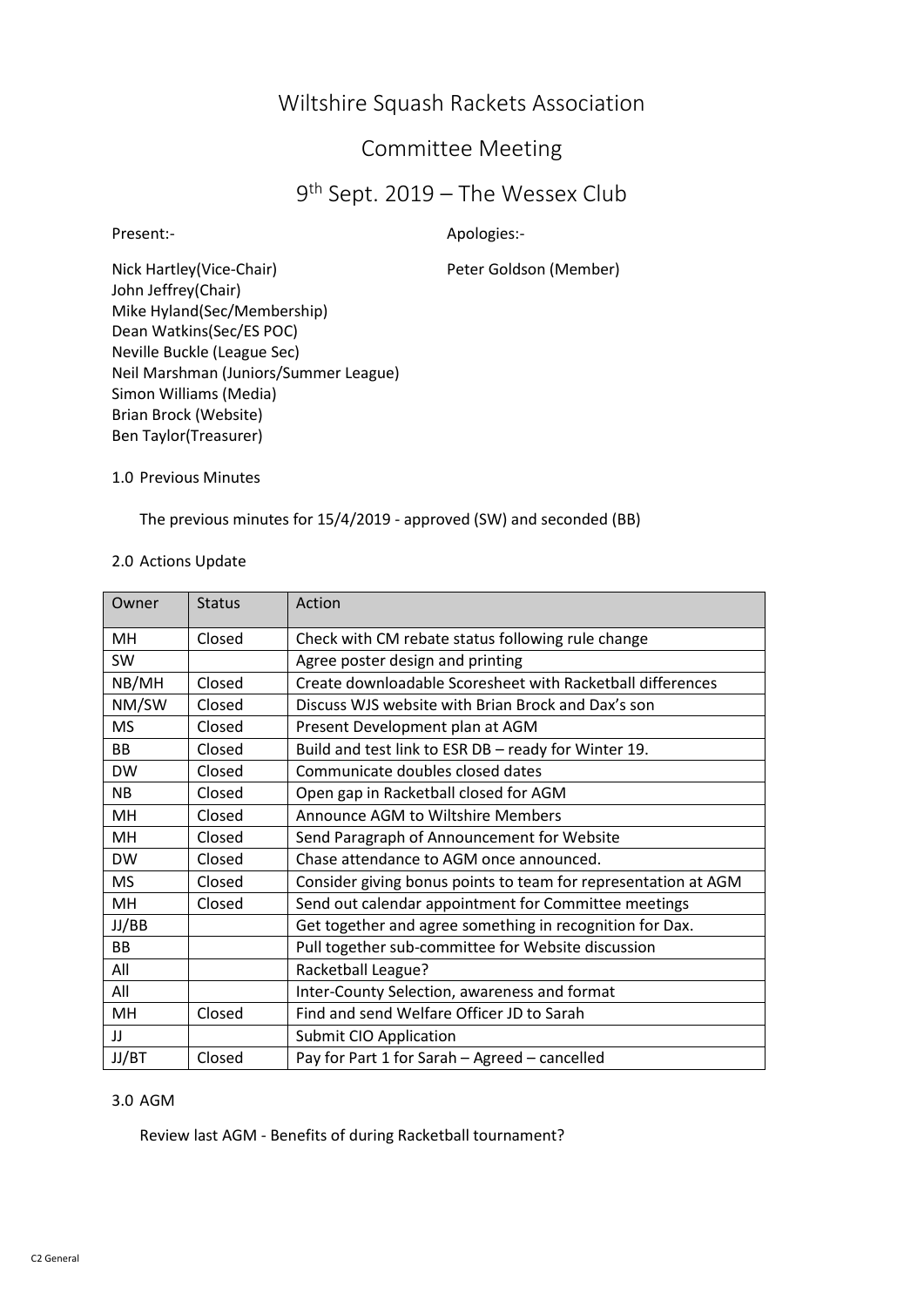Felt to be very positive. That particular Saturday was difficult because it clashed with Junior Training. Overall a much higher turnout than in previous years.

#### Arrangements and Date for Next Year?

Will hold again during the Racketball tournament  $27/28<sup>th</sup>$  June (27<sup>th</sup> for the AGM) at the Wessex Club. We should incorporate League presentations as well.

4.0 Next Committee meetings

Proposed dates:-

Thur Jan 2nd 2020 Wed Mar 4th 2020 Mon Sept 7<sup>th</sup> 2020

All at the Wessex Club.

#### Action:

 $MH$  – send out calendar appointments for these dates and communicate with committee members.

#### 5.0 Website

Brian Brock(BB) presented plans for an overhaul of the website – (Separate handout). The essential improvements were:-

- 1. Website design More modern style and rename to Wiltshire Squash. Including new logo and brand colour.
- 2. Junior Website content integrate the junior website.
- 3. Event calendar addition of an event calendar.
- 4. Content Management System (CMS) Changes to the existing CMS to improve usability.
- 5. Roll of Honour Fix broken RoH
- 6. Photo Galleries Simplify addition of photos
- 7. League Management Reconstruct league management to allow league management without support.
- 8. Event Management Possible reuse of Masters and Squash4All features
- 9. Membership Management Integrate the Membership DB with the website.

## Actions:-

- a. The committee were asked to agree on actions 1-5 by end of September 2019, action 6 for end of Oct 2019 and action 7 by End of November 2019 – Agreed by all.
- b. Agree the use of the Squash4All components for Action 8 Agreed by all
- c. For actions 8 & 9 agreed to be quoted on for a Jan 2020 finish Agreed by all.

Agreements a & b above will result in a fee to BB for services. Agreement c will require an approved quote.

#### 6.0 Junior Handover

- Junior Accounts? For CIO Application.
	- $\circ$  Ben Taylor (BT) is meeting with BB on 16<sup>th</sup> Sept to handover and explain accounts.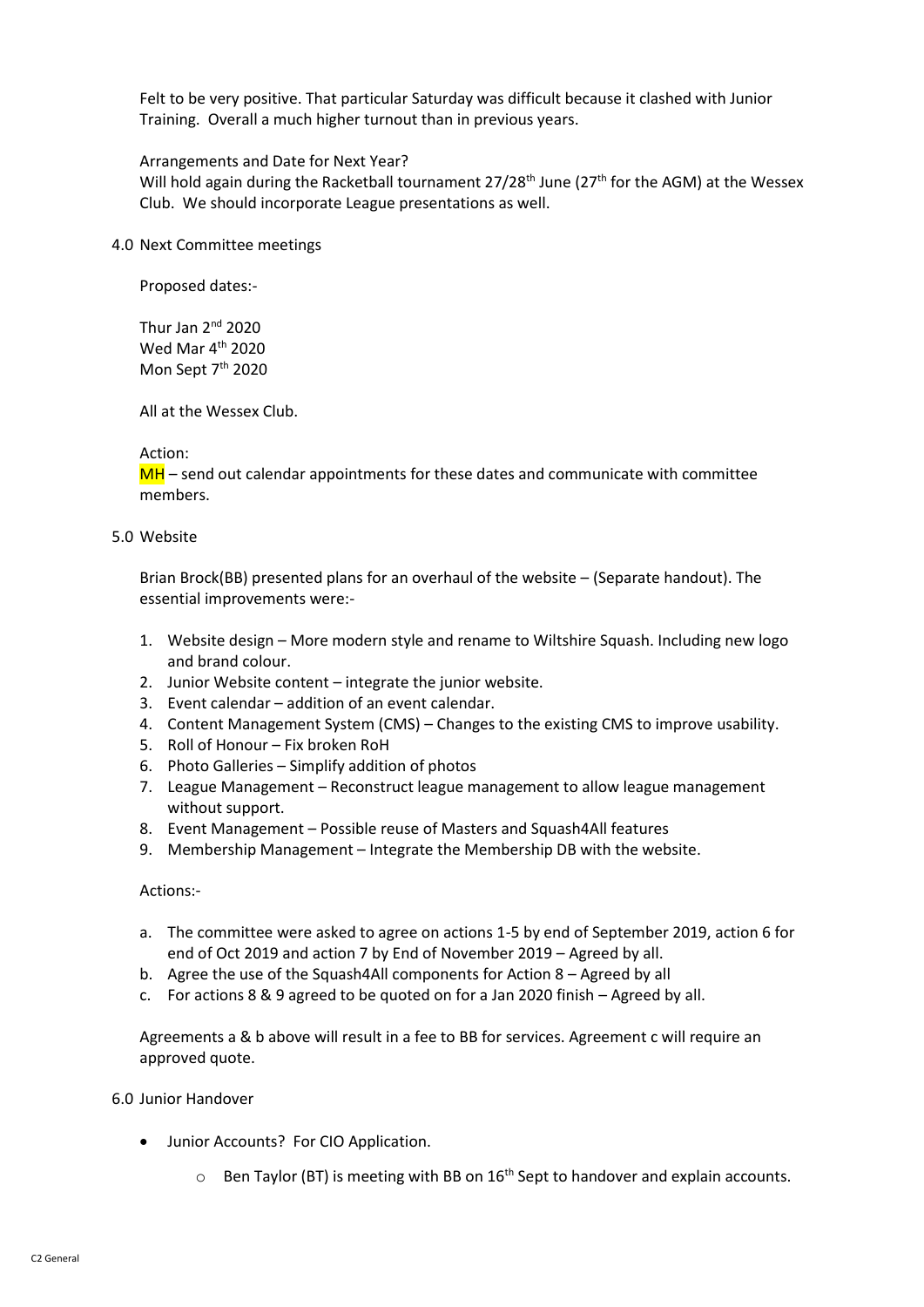- NM Picked-up some of the WJS stuff and organising events etc.
	- o Thanks from the committee to Neil for undertaking this work.
- WJS Committee is now formed. Organisation:
	- o Chair Neil Marshmann
	- o Treasurer Ben Taylor
	- o Tournament organiser David Wales.
- There was meeting held on 5<sup>th</sup> Sept by Nick Hartley (NH) with Neil Marshman and Dax Mellor to discuss organisation and funding streams.

Actions:-

 $BT -$  to agree Junior accounts to allow JJ to apply for CIO.

7.0 Committee

New positions required on the committee

- Welfare Officer
- County Head Coach Possible payment and incorporation of Welfare officer. To maintain up-to-date lists of coaches in the county, their qualifications and screening.

## 8.0 Tournaments

Seniors – Proposed November 23/24<sup>th</sup> –  $DW + BB$  to organise – Wessex Club

 $O35s - 25/26^{th}$  Jan – Wessex– $DW + BB$  to organise

O45s – 7/8th March to include O60s and Ladies – Venue TBA

Action: MH to approach Mike Stannard. Neil Marshman offered to help.

Doubles - 5<sup>th</sup> Sept.- Venue TBA

Action: **DW** to approach Howard Wilson.

Racketball – was  $27/28^{th}$  June – (to incorporate the AGM) – Nev Buckle

## 9.0 Leagues

Summer League – Review and winners – Neil Marshman

After Neil's review there was an action:-

 $JJ + NM$  to propose a newformat for the Summer League

Winter League – outline and arrangements – Nev Buckle

#### 10.0 AOB

- 1. BB gave a brief update on Broome Manor waiting on investor to release funds.
- 2. Mike Hyland will stand-down as Secretary at the next AGM.
- 3. NM commented that the Marlborough courts are not playable.